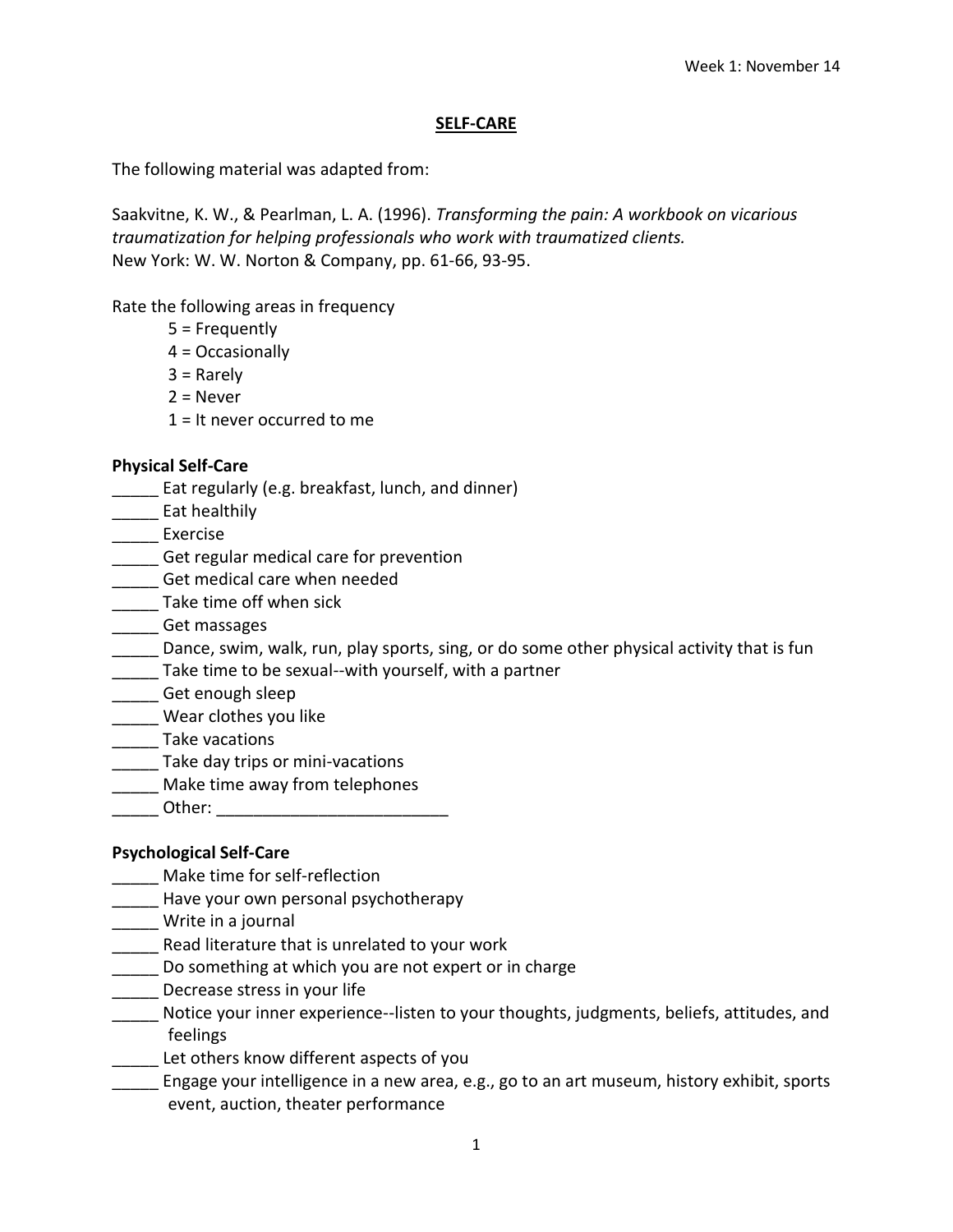- **\_\_\_\_\_** Practice receiving from others
- \_\_\_\_\_ Be curious
- **LETT** Say no to extra responsibilities
- \_\_\_\_\_ Other: \_\_\_\_\_\_\_\_\_\_\_\_\_\_\_\_\_\_\_\_\_\_\_\_\_

## **Emotional Self-Care**

- Spend time with others whose company you enjoy
- Stay in contact with important people in your life
- \_\_\_\_\_ Give yourself affirmations, praise yourself
- \_\_\_\_\_\_ Love yourself
- **\_\_\_\_\_** Reread favorite books, re-view favorite movies
- \_\_\_\_\_ Identify comforting activities, objects, people, relationships, places and seek them out
- \_\_\_\_\_ Allow yourself to cry
- \_\_\_\_\_ Find things that make you laugh
- **\_\_\_\_\_** Express your passion in social action, letters, donations, marches, protests
- Play with children
- \_\_\_\_\_ Other: \_\_\_\_\_\_\_\_\_\_\_\_\_\_\_\_\_\_\_\_\_\_\_\_\_

### **Spiritual Self-Care**

- \_\_\_\_\_ Make time for reflection
- \_\_\_\_\_ Spend time with nature
- **\_\_\_\_\_\_** Find a spiritual connection or community
- \_\_\_\_\_ Be open to inspiration
- **EXECUTE:** Cherish your optimism and hope
- \_\_\_\_\_ Be aware of nonmaterial aspects of life
- Try at times not to be in charge or the expert
- Be open to not knowing
- \_\_\_\_\_ Identify what is meaningful to you and notice its place in your life
- **Meditate**
- \_\_\_\_\_ Pray
- \_\_\_\_\_ Sing
- \_\_ Spend time with children
- \_\_\_\_\_\_ Have experiences of awe
- \_\_\_\_\_ Contribute to causes in which you believe
- Read inspirational literature (talks, music, etc.)
- $Other:$

## **Workplace or Professional Self-Care**

- \_\_\_\_\_ Take a break during the workday (e.g., lunch)
- \_\_\_\_\_ Take time to chat with co-workers
- \_\_\_\_\_ Make quiet time to complete tasks
- **\_\_\_\_\_** Identify projects or tasks that are exciting and rewarding
- **\_\_\_\_\_** Set limits with clients and colleagues
- Balance your caseload so no one day or part of a day is "too much"